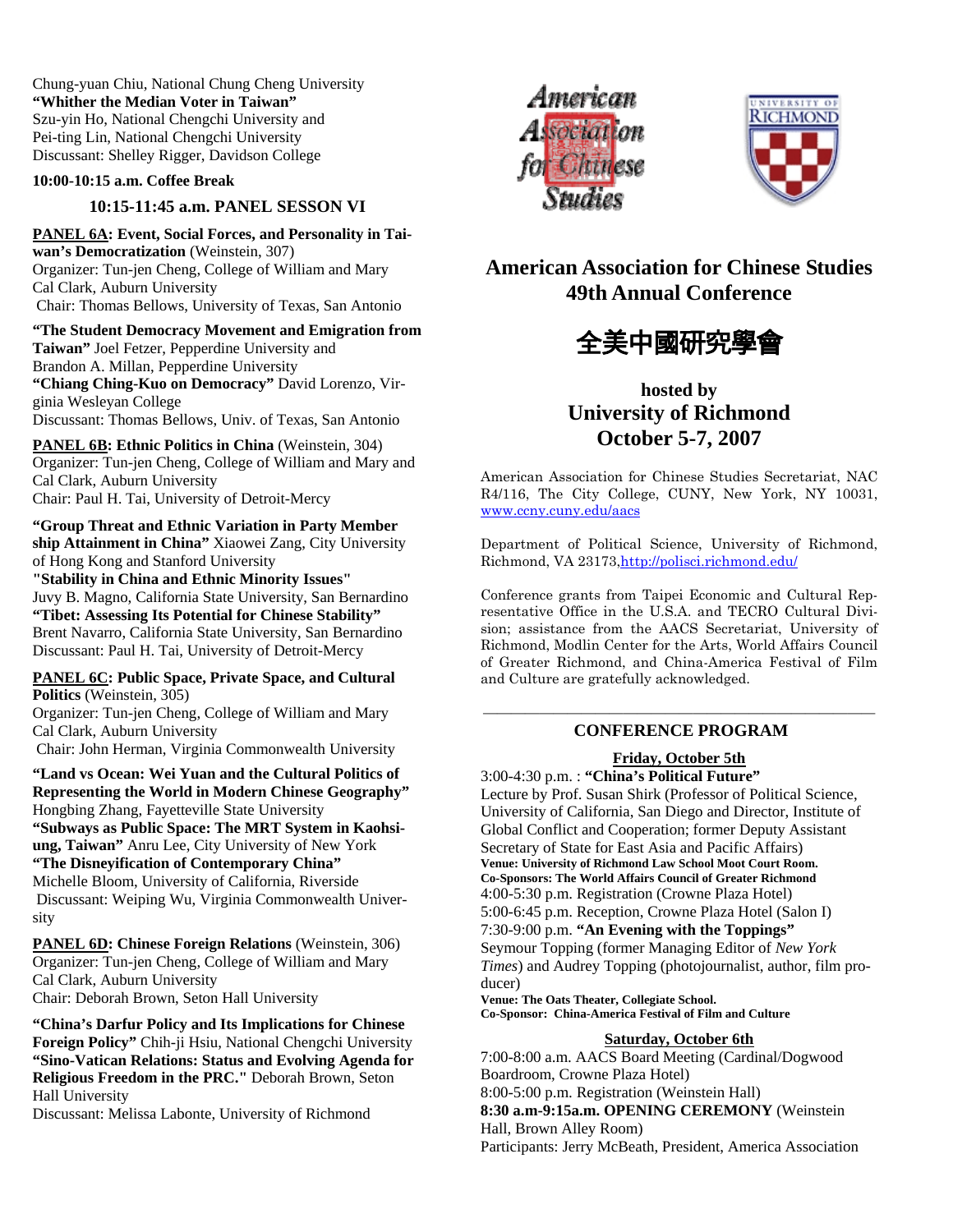for Chinese Studies; Edward Ayers, President, University of Richmond; David Huang, Deputy Representative, Taipei Economic and Cultural Representative Office in the U.S.A.; Seymour Topping, former Managing Editor, *New York Times* 

## **9:15-10:45 a.m. PANEL SESSION I**

**PANEL 1A: Taiwan in Critical Transition (Weinstein, 304)** Organizers: James Hsiung, New York University and Yu-long Ling, Franklin College

Chair: James Hsiung, New York University

### **"Taiwan Under Chen Shui-bian's Two Terms: A Historian's Evaluation"**

Richard Yungdeh Chu, Rochester Institute of Technology **"The 2008 Presidential Election in Taiwan: Politics and Strategic Issues**"

Cal Clark, Auburn University **"Cross-Strait Relations: Deadlock & Beyond"**  Yu-long Ling, Franklin College Discussant: Thomas Bellows, Univ. of Texas, San Antonio

## **PANEL 1B: Media in China: Opportunities and Challenges They Face With Olympics 2008** (Weinstein, Brown Alley

Room) Organizers: Rose Chen, The Rose Group and Vincent Wang,

University of Richmond Chair: Steve Nash, University of Richmond

## **Presentations:**

Xiaoping Li, CCTV 9 Fintan O'Toole, columnist David Finkelstein, CAN Corporation Co-Sponsor: China-America Festival of Film and Culture

## **PANEL 1C: Composing New Lives: The Social and Political Worlds of Chinese Women During the Second Sino-Japanese War** (Weinstein, 305)

Organizer: Elizabeth A. Littell-Lamb, University of Tampa Chair: Keith Schoppa, Loyola University of Maryland

**"Moral Defense: Nationalist Women's Organizations in Wartime China (1937-1945)"** Helen M. Schneider, Virginia Tech

**"Divided We Still Stand: The Chinese YWCA During the Second Sino-Japanese War"** Elizabeth A. Littell-Lamb, University of Tampa

**"Women and the State in the Shaan-Gan-Ning Border Region during the 1940's"** Xiaoping Cong, University of Houston

Discussant: Keith Schoppa, Loyola University of Maryland

### **PANEL 1D: Business, Economics and Finance in Asia**  (Weinstein, 306)

Organizer: Hong-Jen Abraham Lin, City Univ. of New York Chair: Wing Thye Woo, Brookings Institution

**"Evolutionary Patterns of Strategic Choices of M&As: Chinese MNEs 1981-2006"** Monica Yang, Adelphi Univ. **"The Impacts of Foreign Investment on Taiwan's Stock Market"** Chun-Pin Hsu, City University of New York **"Banks in China: An Analysis of Cost and Profit Efficiencies"** Hong-Jen Abraham Lin, City Univ. of New York **"Bank Interest Rate Pass-Through: Evidence from Retail Interest Rates in Asia"** Chin-Wen Huang, City Univ. of New York

Discussant: Dan Ciuriak, Government of Canada and Hong-Jen Abraham Lin, City University of New York

#### **PANEL 1E: Non-State Actors and Sino-American Relations** (Weinstein, 303)

Organizer: Steven Phillips, Towson University Chair: Itai Sneh, City University of New York

## **"Chinese Opiate Addiction and American Perceptions,**

**1815-1860"** Kelly Gray, Towson University **"Pre-Ping Pong Civilian Diplomacy"** Joana Carlson, Florida State University

**"From Fairbank to Fulbright: The Domestic Origins of Sino-American Rapprochement"** Karine Laplante, Université du Québec à Montréal

Discussant: Itai Sneh, City University of New York

### **10:45-11:00 a.m. Coffee Break**

### **11:00-12:30 p.m. PANEL SESSION II**

**PANEL 2A: Roundtable on Taiwan Elections** (Weinstein, 303)

Organizer and Chair: Wei-chin Lee, Wake Forest University **Presentations:**

John Hsieh, University of South Carolina Shelly Rigger, Davidson College Julian Baum, *Far Eastern Economic Review* Robert Sutter, Georgetown University

**PANEL 2B**: China in Critical Transition (Weinstein, 304) Organizer: James Hsiung, New York University and Yu-long Ling, Franklin College

Chair: Thomas Bellows, University of Texas at San Antonio

**"From Revolutionary Regime to Normal Governance: China's Long March Toward Political Reform"** James C. Hsiung, New York University

**"Enactment of the Property Law and Its Vital Implications"** Mignonne Chuan, Ming Chuan University

**"Emergence of the 5th Generation of Leadership: Periscoping the 17th CCP Congress"** Emily Chow, Ming Chuan University

Discussant: Yeong-kuang Ger, National Taiwan University

**PANEL 2C**: **Chinese Calligraphy and Painting** (Weinstein, 305)

Organizer and Chair: Catherine Yiyu Cho Woo, San Diego State University

**"Blessings in Calligraphy & Paintings"** Crystal Chu, San Diego Sate University

**"I Ching, Ba-gua and Five Elements in Painting"** Catherine Yiyu Cho Woo, San Diego State University

**"Chinese Pictographs"** Lin Yun, San Diego State University Discussant: Catherine Yiyu Cho Woo, San Diego State Univ.

### **PANEL 2D: Roundtable on US-China Relations** (Weinstein, 307)

Organizer and Chair: Larry Wortzel, US-China Economic and Security Review Commission

### **Presentations:**

William Dorrill, Longwood University Stephen Yates, American Foreign Policy Council Elizabeth Freund Larus, University of Mary Washington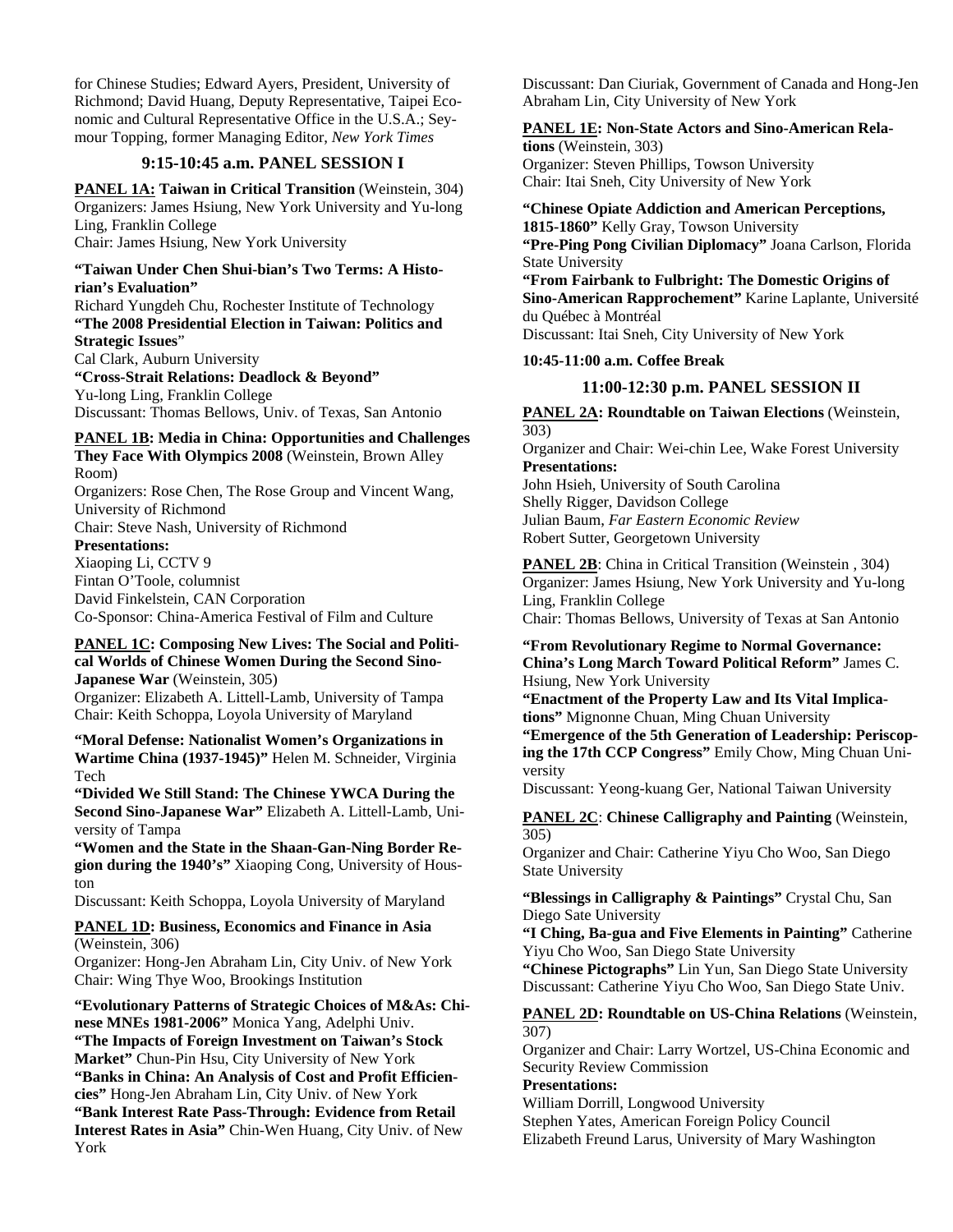**PANEL 2E: Women in China** (Weinstein, 306) Organizers: T.J. Cheng, College of William and Mary and Cal Clark, Auburn University Chair: Janet Clark, University of West Georgia

**"Women Since Reforms in China:Discussion and Rethinking Women's Status in China"** Alice B. Dong, York Univ. **"Fu-Zi: The Shang Woman Warrior"** Elizabeth Childs-Johnson, Old Dominion University

**"Symbolism in Chinese Children's Bibs: Folklore, and Mother's Affectionate Embrace"** Phylis Lan Lin, University of Inidanapolis

Discussant: Janet Clark, University of West Georgia

**12:30-1:00 p.m. Box Lunch** (for AACS guests only) Weinstein, Brown Alley Room

## **1:00-2:00 p.m. SPECIAL LECTURE: "The Making of**

**Tang Civilization: Chinese Arts and the Influences of the West (3rd-8th Century)"** Dr. Jason Sun (Associate Curator, Department of Asian Art, Metropolitan Museum of Art) Moderator: Richard Waller, Executive Director, University of Richmond Museums **Venue: Jepson 120** 

**Co-Sponsor: China-America Festival of Film Culture** 

## **2:00-3:30 p.m. PANEL SESSION III**

**PANEL 3A: Political Issues in Taiwan (Weinstein, 303)** Organizer: Thomas Bellows, Univ. of Texas at San Antonio Chair: Yu-long Ling, Franklin College

**"The 2008 Presidential Election"** Yu-long Ling, Franklin College

**"Domestic Implications of Cross-Strait Relations"** Yeongkuang Ger, National Taiwan University

**"The 2006 Mayoral Elections"** Thomas Bellows, University of Texas at San Antonio

Discussant: James Hsiung, New York University

**PANEL 3B: The Effects of Chinese Culture (Weinstein,** 304)

Organizer: T.J. Cheng, College of William and Mary and Cal Clark, Auburn University

Chair: Michelle Bloom, University of California, Riverside

## **"Caring Beyond the National Border-Chinese Labour**

YMCA in World War I" Peter Chen-main Wang, National Central University

**"The Representation of France in Contemporary Chinese Films by Jia Zhangke, Emily Tang and Tsai Ming-liang"**  Michelle Bloom, University of California, Riverside

**"An Online Loyalty Model: The Differences between U.S. and Chinese Users"** T.K.P. Leung, Hong Kong Polytechnic University; Ricky Y.K. Chan, Hong Kong Polytechnic University; Ilan Alon, Rollins College; and Tam Tsui Wa, Hong Kong Institute of Vocational Education

Discussant: Anru Lee, City University of New York

**PANEL 3C: Women in Pre-Modern China** (Weinstein, 305)

Organizer: Chia-lin Pao Tao, University of Arizona Chair: Janet Clark, University of West Georgia

**"Remarriage of Li Qingzhao: Reality or Myth?"** Xiaoyi Lui, University of Arizona

## **"The Two-wife Model of Marriage in Ming-Qing Novels"**  Chia-lin Pao Tao, University of Arizona

Discussant: Janet Clark, University of West Georgia

**PANEL 3D: Social Issues in Asia** (Weinstein, 306) Organizer: Tun-jen Cheng, College of William and Mary and Cal Clark, Auburn University Chair: Chiung-Fang Chang, Lamar University

**"Institutions and Institutional Purpose: Continuity and Change in East Asian Social Policy"** Joseph Wong and Ito Peng, University of Toronto

**"Social Policy in China"** William Hurst, University of Texas, Austin

**"Out of the Closet of Feminist Orientalism: Rethinking Feminism Across the Taiwan Strait"** Ya-chen Chen, City University of New York

Discussants: Chiung-Fang Chang & Chen-Hsien Lin, Lamar University

**PANEL 3E: What Challenges, If Any, to Continued High Growth in China?** (Weinstein, 307) Organizer and chair: Wing Thye Woo, Brookings Institution

**"The Tree Highly Probably Challenges to Continued High Growth in China"** Wing Thye Woo, Brookings Institution **"Whither China: Pondering the Imponderable?"**  James Riedel, SAIS, Johns Hopkins University **"Assessing the Big Challenge to China's Growth"**  Xiaobo Zhang, IFPRI Discussant: Henry Wan, Cornell University Peter Chow, City University of New York and National Taiwan University

## **3:30-3:45p.m. Coffee Break**

## **3:45-5:15 p.m. PANEL IV**

**PANEL 4A: Cross-Strait Competition** (Weinstein, 303) Organizer: Tun-jen Cheng, College of William & Mary and Cal Clark, Auburn University Chair: Shelley Rigger, Davidson College **"Taiwan's Soft Power"** Yeh-chung Lu, George Washington University **"The Role of Taiwanese Business Associations (TBAs) in the Cross-Strait Relationship"** Chun-Yi Lee, University of Nottingham **"Economic Liberalization and Political Divergence: Cross Strait Economic Integration and Taiwan's Mainland China Policy in the Semiconductor Industry**"

Syaru Shirley Lin, University of Hong Kong Discussant: Shelley Rigger, Davidson College

## **PANEL 4B: China's Economic and Political Development**  (Weinstein, 307)

Organizer and Chair: Wei-chin Lee, Wake Forest University

**"Economic Structure and Village Elections in China"** Shihhung Peng and John Fuh-sheng Hsieh, Univ. of South Carolina **"The Political Economy of China's Financial Regulation"**  Hui Feng, University of Queensland **"Shanghai Inc -- 2007 Report"** Don Hsu, Dominican College Discussant: Cal Clark, Auburn University

## **PANEL 4C: From Perception to Reality: Chinese On the**